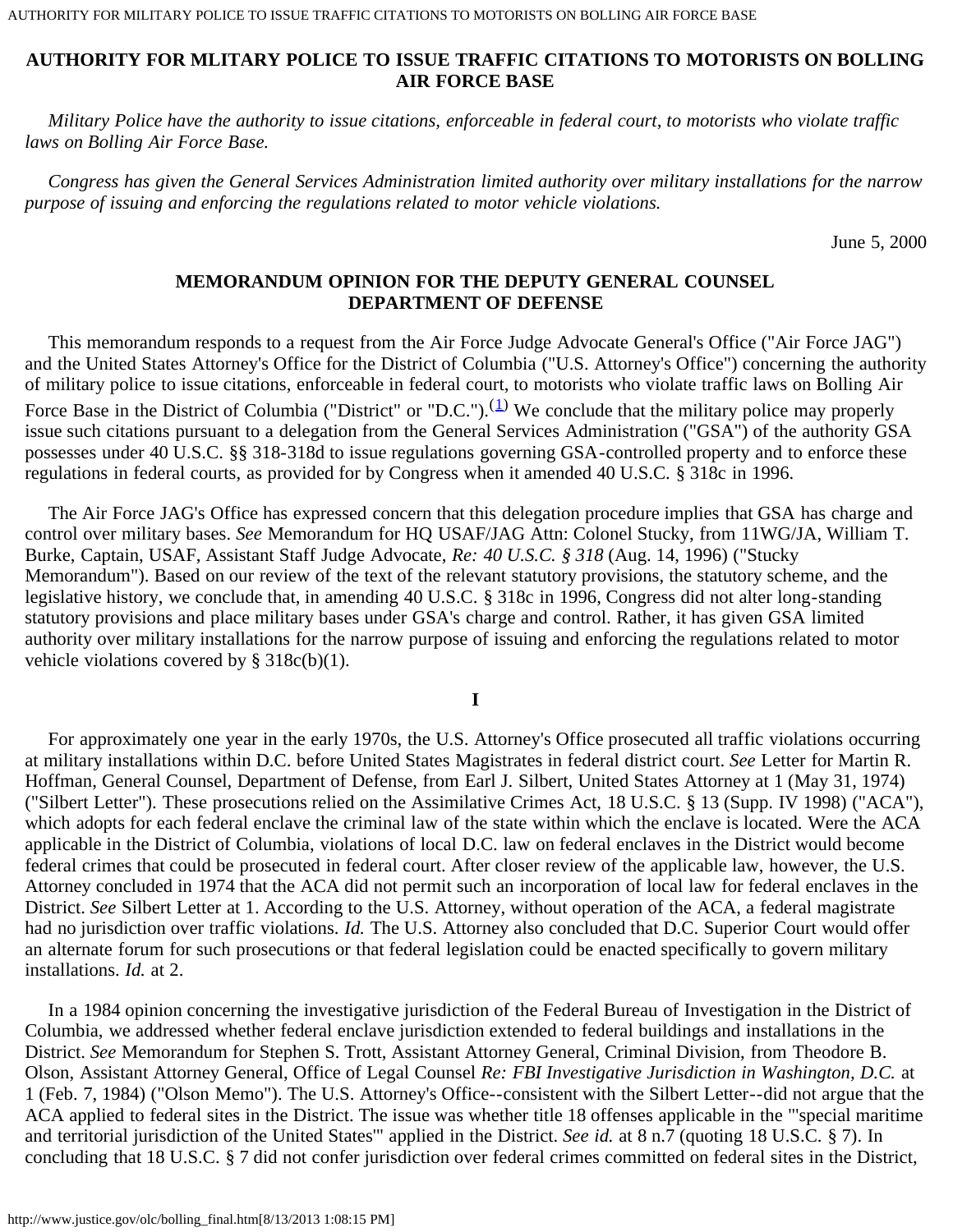we observed that there were two reasons why neither 18 U.S.C. § 7 (the federal enclave statute) nor 18 U.S.C. § 13 (the ACA)--"related" provisions, *Olson Memo* at 7,--applied in the District. First, the ACA, on its face, incorporates *state* offenses, not acts "'made penal by a law of Congress,'" such as the D.C. Code. *See id.* at 8 (quoting 1984 version of 18 U.S.C. § 13). Second, the rationale for both the federal enclave jurisdiction provision and the ACA "is to fill the jurisdictional gap created when the federal government acquires, and a State cedes, land." *Id.* In the case of the District of Columbia, because the D.C. Code functions as the equivalent of state law, no such gap exists. *Id.* Thus, based on an examination of the legislative history, case law, and the structure and legislative history of the criminal code of which both the ACA and the federal enclave jurisdiction statute were part, we concluded that Congress intended to exclude the District of Columbia from the scope of federal enclave jurisdiction. *Id.* at 4-10. Consequently, the ACA could not support federal court prosecution of violations of the D.C. Code on federal enclaves in the District of Columbia. *Id.* at 8. A footnote in that opinion noted:

We are informed that the military authorities in the District of Columbia intend to employ federal magistrates to preside over prosecutions of civilians who commit offenses on military reservations within the District. To the extent these prosecutions would be based on federal enclave jurisdiction . . . rather than . . . federal criminal jurisdiction . . . or territorial jurisdiction. . . our conclusion indicates that such prosecutions would be unauthorized.

### *Id.* at 13 n.11 (citations omitted).

 According to conversations with the GSA General Counsel's Office in December 1998, GSA began, in the 1980s, receiving requests from military components for delegation of authority to issue and enforce traffic regulations for military installations. *See* Telephone Interview with Scarlett D. Grose, Assistant General Counsel, Real Property Division, GSA (Dec. 8, 1998) ("Grose Interview"); Telephone Interview with Harmon Eggers, Acting Associate General Counsel, Real Property Division, GSA (Dec. 3, 1998). In 1981 GSA delegated authority to the Department of Defense ("DoD") pursuant to which DoD issued DoD Directive No. 5525.4, entitled *Enforcement of State Traffic Laws on DoD Installations* ("DoD Directive"). *See* DoD Directive No. 5525.4 (Nov. 2, 1981), *reprinted in* 32 C.F.R. pt. 634, app. C (1997). That directive was issued pursuant to policies "for the enforcement, on DoD military installations, of those state vehicular and pedestrian traffic laws that cannot be assimilated" under the ACA. *See* 32 C.F.R. § 210.1. The directive mandates that "[a]ll persons on a military installation shall comply with the vehicular and pedestrian traffic laws of the state in which the installation is located," 32 C.F.R. pt. 634, app.  $C \P C(2)$ ; delegates to "installation commanders of all DoD installations in the United States and over which the United States has exclusive or concurrent legislative jurisdiction . . . the authority to establish additional vehicular and pedestrian traffic rules and regulations," *id.*  $\mathbb{T}$  C(3); and establishes penalties set forth in 40 U.S.C. § 318c for such violations, 32 C.F.R. pt. 634, app. C  $\mathbb{T}$  $C(4)$ .<sup>([2](#page-5-1))</sup> The delegation from the GSA states that the GSA "authorizes the Secretary of Defense to assist in controlling vehicular and pedestrian traffic on military installations in the United States" pursuant to authority vested in the GSA by the Federal Property and Administrative Services Act of 1949 ("FPASA") and the Act of June 1, 1948. *Id.* (Enclosure No. 1). Neither the DoD Directive nor the delegation from the GSA explains why GSA delegation is either appropriate or necessary in order for the DoD to issue such regulations.

 In 1996, the U.S. Attorney's Office called our 1984 opinion to the attention of the Air Force and informed the Air Force that it would no longer prosecute certain violations without a determination by our Office that federal jurisdiction over those violations was proper. *See* Fields Letter.

# **II**

 The GSA has general authority under 40 U.S.C. §§ 318-318d to issue and enforce regulations for federal property and thereby has general responsibility for the protection and policing of that property. This includes the authority "to make all needful rules and regulations for the government of the property under [its] charge and control." *See* 40 U.S.C. § 318a. Under this authority, the GSA has issued regulations governing such matters as vehicular and pedestrian traffic, drug and alcohol use, operation of gambling devices, and collection of private debts on GSAcontrolled property. *See* 41 C.F.R. §§ 101-20.300 to 101-20.315 (1997). Violations of these regulations are subject to fines of not more than \$50 or imprisonment for not more than thirty days, or both. *See* 40 U.S.C. § 318c; 41 C.F.R. § 101-20.315.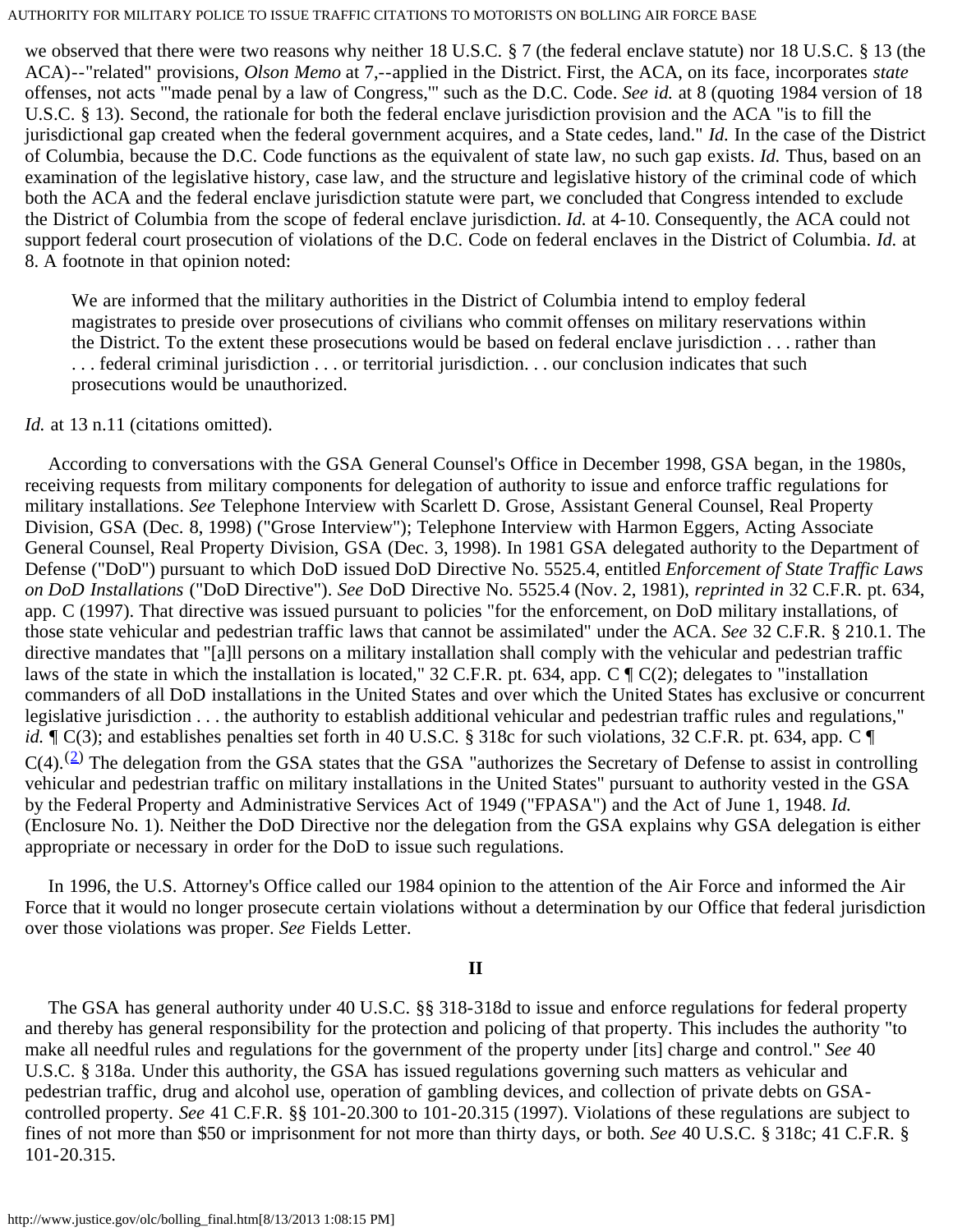Under the same statutory scheme, GSA is authorized to "appoint uniformed guards [of the GSA] as special policemen . . . for duty in connection with the policing of all buildings and areas owned and occupied by the United States and under the charge and control of the Administrator." 40 U.S.C. § 318(a). The duties of these officers include enforcing regulations promulgated under § 318a, including traffic regulations where applicable. Section 318 continues:

Special policemen appointed under this section shall have the same powers as sheriffs and constables upon property referred to in subsection (a) . . . to enforce the laws enacted for the protection of persons and property, and to prevent breaches of the peace, to suppress affrays or unlawful assemblies, and to enforce any rules and regulations promulgated by the [GSA] for the property under [its] jurisdiction; except that the jurisdiction and policing powers of such special policemen shall not extend to the service of civil process. $\frac{3}{2}$  $\frac{3}{2}$  $\frac{3}{2}$ 

*Id.* § 318(b). According to the GSA General Counsel's office, violations of regulations under this provision rarely give rise to prosecutions--usually, offenders are simply escorted off the property. *See* Grose Interview at 2. When they are prosecuted, violators are tried before a federal magistrate. *Id.* The special police officer's authority extends only to the boundary of the federal property, and officers are not currently permitted to exercise any authority on the surrounding property.

 This statutory authority of GSA, however, does not encompass military installations. The GSA's policing and protection power extends only to "the government of the property under [its] charge and control." 40 U.S.C. § 318a. While this limitation is not further defined in that statute, 40 U.S.C. § 285 (1994) defines "Buildings under control of Administrator of General Services" as follows:

All courthouses, customhouses, appraiser's stores, barge offices, and other public buildings outside of the District of Columbia and *outside of military reservations*  $(4)$  $(4)$  which have been purchased or erected, or are in course of construction, or which may be erected or purchased out of any appropriation under the control of the Administrator of General Services, together with the site or sites thereof, are expressly declared to be under the exclusive jurisdiction and control and in the custody of the Administrator of General Services . . . .

*Id.* (emphasis added).<sup>([5](#page-6-1))</sup> Both the GSA and the representatives of the Air Force agree that the military installation is not within GSA's jurisdiction for purposes of 40 U.S.C. §§ 318-318d. On its face, then, the GSA is not an obvious source of authority to police military installations in the District of Columbia.

 In internal memoranda responding to questions raised by the U.S. Attorney's Office about authority for federal prosecution of motor vehicle offenses on military installations in the District of Columbia, the Air Force suggests that GSA's statutory authority to extend its rules to property under the control of other departments or agencies of the United States may be applicable. *See* Memo for Record, from William T. Burke, Captain, USAF, Assistant Staff Judge Advocate, *Re: 40 U.S.C.* § *318--Enforcement of Local Traffic Laws on Bolling AFB* (Aug. 15, 1996) ("Burke Memo"). According to the Burke Memo, the predecessor statute to 40 U.S.C. § 318, enacted in 1948, "authorized the Administrator of Federal Works to make all needful rules and regulations for the property under the charge and control of the Federal Works Agency [("FWA") the predecessor to the GSA]. Furthermore, section 3 of that statute authorized the Administrator to *extend* such rules to property of the United States under the control of other departments or agencies of the United States." Burke Memo at ¶ 2. As currently codified, this section provides as follows:

Upon the application of the head of any department or agency of the United States having property of the United States under its administration and control, the Administrator of General Services or officials of the Administration . . . are authorized to detail any such special policemen for the protection of such property and if he deems it desirable, to extend to such property the applicability of any such regulations and to enforce the same as set forth herein . . . .

40 U.S.C. § 318b. This provision empowers GSA to provide policing of military installations outside GSA's charge and control only if GSA details its own officers to provide the policing services. In this case, however, it is not the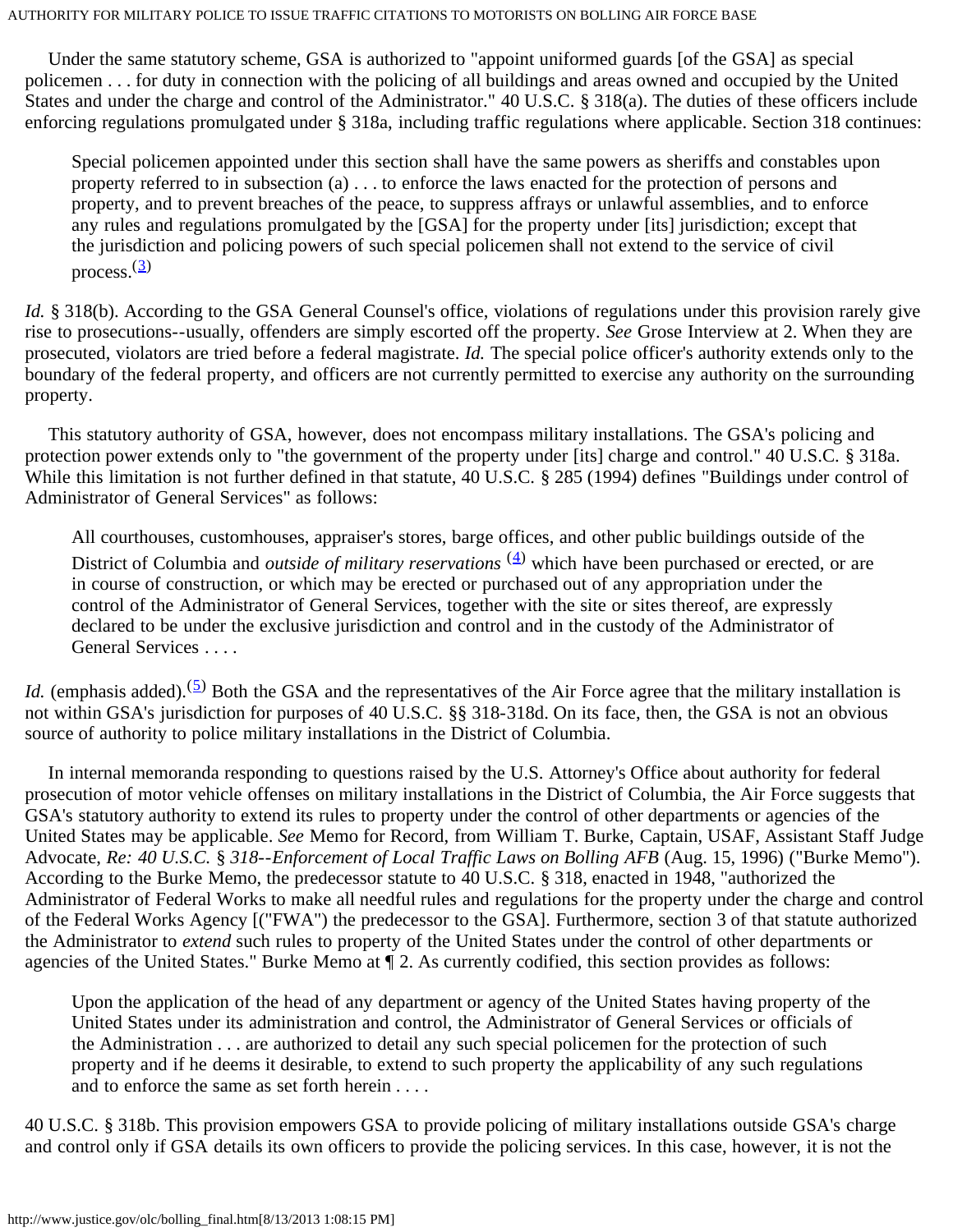GSA special police who are policing the military installations, but rather the military's own police. Section 318b, then, does not provide a complete basis for GSA to delegate to DoD policing authority for property under DoD's (rather than GSA's) charge and control.

 The Burke Memo suggests a mechanism for filling the gap. It notes that "Section 103(d) [of FPASA, the 1949 Act that created the GSA] authorized the newly created Administrator of the GSA'to delegate and to authorize successive redelegation of any authority transferred to or vested in him by this Act to . . . the head of any other Federal Agency.'" Burke Memo at ¶ 3. GSA could delegate both the authority to provide protection and the authority to appoint special police to DoD for property under DoD's charge and control.<sup>([6](#page-6-2))</sup> *Id.* at  $\P$  4.

 GSA has relied on a similar delegation procedure in other contexts where similar authority concerns have been raised, such as providing security for the National Security Agency ("NSA"). According to the GSA, it "does not have charge and control over property on military reservations," which includes property of the NSA. *See* Letter for George Fruchterman, Legislation and Regulatory Counsel Division, Office of General Counsel, NSA, from Scarlett D. Grose, Assistant General Counsel, Real Property Division, GSA (Oct. 9, 1997) ("Grose Letter"). Nevertheless, the GSA concluded that it could delegate its statutory authority "upon application by the head of the agency . . . to detail GSA special police to NSA for the protection of property under NSA's charge and control" through "[s]ection 205(d) of the [FPASA]" which "authorizes the Administrator to delegate any authority transferred or vested in him under [FPASA] to the head of any other Federal agency. *Id.* at 1. By a delegation of its authority to protect property under NSA's charge and control along with its authority to appoint special police under 40 U.S.C. § 318, GSA could confer on NSA the authority "to appoint special police for the protection of property under [NSA's] charge and control." *Id.* at 2.

 Although § 205 of FPASA, 40 U.S.C. § 486 (1994), may have offered authority for delegation by GSA to DoD prior to the 1996 amendment, now there is a statutory provision directly providing for the delegation of authority in this specific circumstance by GSA to DoD. As a result, reliance on § 486 is no longer needed. In 1996, Congress amended 40 U.S.C. § 318c by adding the following provision:

(b)(1) Whoever violates any military traffic regulation shall be fined an amount not to exceed the amount of the maximum fine for a like or similar offense under the criminal or civil law of the State, territory, possession, or district where the military installation in which the violation occurred is located, or imprisoned for not more than 30 days, or both.

(2) For purposes of this subsection, the term "military traffic regulation" means a rule or regulation for the control of vehicular or pedestrian traffic on military installations that is promulgated by the Secretary of Defense, or the designee of the Secretary, under the authority delegated pursuant to section 318a of this title.

40 U.S.C. § 318c(b).<sup>(2)</sup> This amendment provides the DoD with independent statutory authority to issue rules for regulating traffic on base, the violations of which would be federal offenses, so DoD need no longer rely on the delegation authorities in § 486, provided it obtains GSA authorization.

 On its face, it is unclear from the statutory scheme of 40 U.S.C. §§ 318-318d why Congress would direct the DoD to turn to GSA for this authority. Nor does the legislative history of this amendment aid in explaining why Congress utilized this mechanism for authorizing DoD to issue these regulations. The provision was added by an amendment contained in the National Defense Authorization Act for Fiscal Year 1997, Pub. L. No. 104-201, § 1067, 110 Stat. 2422, 2654 (1996). On June 25, 1996, the text of the provision that was eventually enacted first appears, as a bill, S. 1745, 104th Cong. (1996), with no discussion accompanying its appearance. *See* 142 Cong. Rec. 15,198 (1996). The next day, Senator Hutchison offered the provision as amendment No. 4319 to the defense authorization bill with the stated purpose, "To increase penalties for certain traffic offenses on military installations" and reported that the amendment was cleared by the other side, and the amendment passed soon after. *See* 142 Cong. Rec. 15,386 (1996). The title of the provision as introduced suggests that the purpose of the amendment was to *increase* penalties, not to give DoD authority to issue and enforce regulations regarding traffic offenses. The Conference Report on H.R. 3230, which replaced the competing House and Senate versions of the defense authorization bill, on the other hand, states only that the Senate version "contained a provision (sec. 1079) that would *allow* the Secretary of Defense or his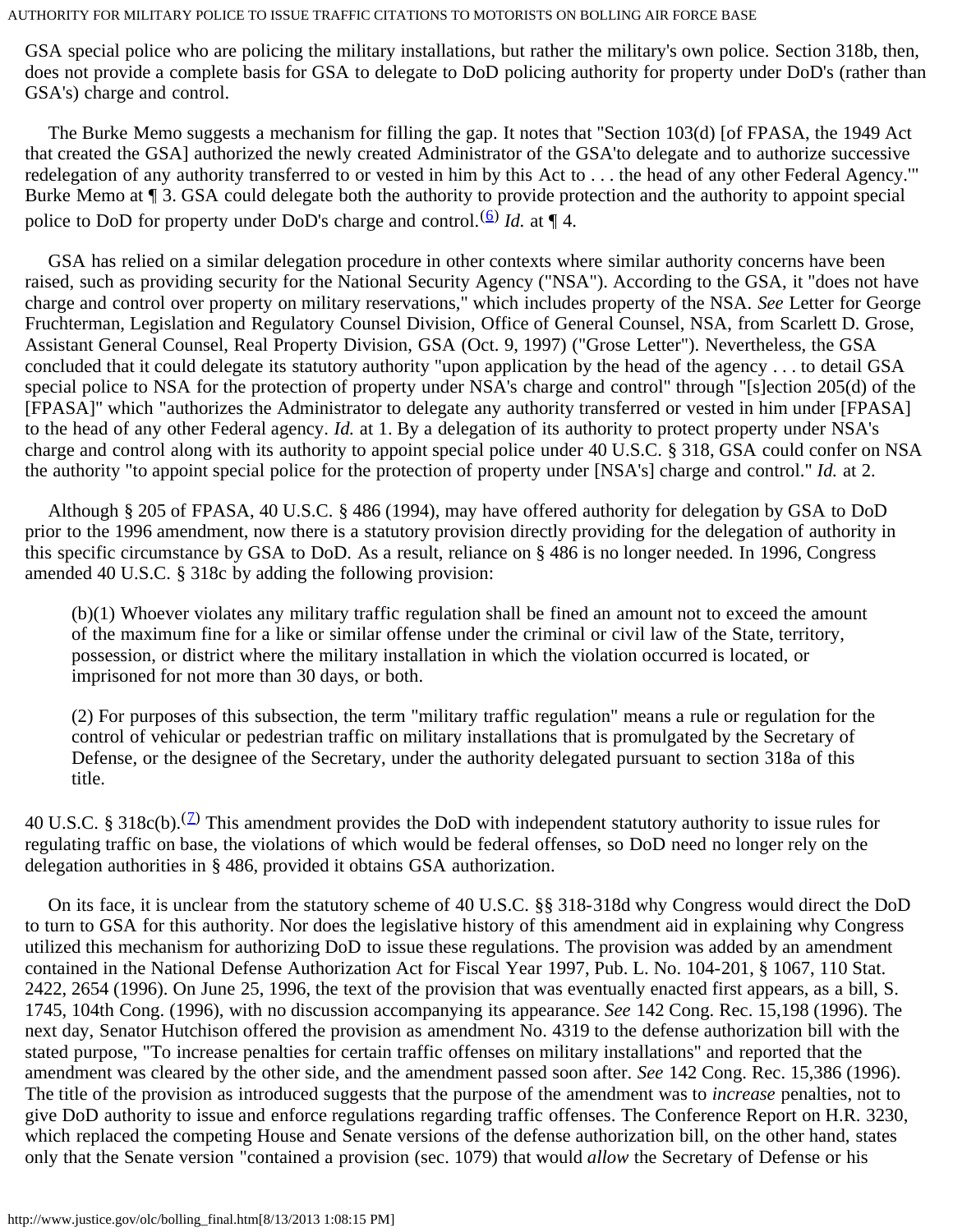designee to promulgate rules or regulations concerning traffic offenses committed on military installations and apply the surrounding community's authorized punishments to those offenses in specified circumstances. . . . The House recedes on this." H.R. Conf. Rep. No. 104-724, at 793 (1996), *reprinted in* 1996 U.S.C.C.A.N. 2948, 3300 (emphasis added). No mention is made in the conference report about the fact that the provision, according to its original title, purported only to increase penalties; rather, the provision is now entitled "Assimilative crimes authority for traffic offenses on military installations (sec. 1067)," *id.,* and the report suggests it was intended to "allow" the Secretary to issue these rules and regulations. ([8\)](#page-6-4) The National Defense Authorization Act for Fiscal Year 1997, of which this provision was part, became law on September 23, 1996.

 Although the legislative history of this amendment sheds no light as to why Congress adopted this means of giving the military authority to issue regulations governing traffic violations on military bases, a transmittal to this Office from DoD's Office of General Counsel includes a two-page request from DoD to Congress in 1996 for a similar provision and an accompanying section-by-section analysis. This analysis suggests that the request for this amendment was prompted by federal court decisions, *see, e.g.*, *United States v. Golden*, 825 F. Supp. 667 (D.N.J. 1993), that the ACA does not permit the assimilation of non-criminal state offenses on federal installations. *See* Fax Transmission for Robert Delahunty, Special Counsel, Office of Legal Counsel, from Nicole M. Doucette, Office of General Counsel, Department of Defense, *Re: Enforcement of Traffic Violations on Military Installations in DC* (Apr. 17, 1997) ("Doucette Fax"). The DoD version included in this request was modified before it was introduced in Congress; unlike the version that was introduced, the DoD version references the ACA and increases the fines for such violations to \$1000. Nevertheless, the section-by-section analysis's explanation of the delegation procedure is consistent with the approach Congress adopted in the enacted law. It sets forth the procedure as follows:

Where state law cannot be assimilated, persons may be prosecuted under section 318c of title 40, United States Code. This section authorizes prosecution for a violation of a regulation to control Federal property promulgated by the Administrator of the General Services Administration under section 318a of title 40. With respect to military installations, the Administrator has delegated the authority to promulgate regulations to the Secretary of Defense, who has in turn delegated the authority to the commanders of military installations. Under this authority, the military services have by joint regulation adopted state traffic laws. Installation commanders may issue additional regulations.

*See* Draft Legislative Proposal *in* Doucette Fax at 5. While this request does not provide the legal rationale for turning to the GSA for delegation of authority over traffic law on military bases, and does not examine whether GSA has or should be given charge and control over the military installations, the analysis does suggest that Congress may have opted for the somewhat unwieldy procedure of directing the GSA to delegate to the Secretary of Defense the authority to issue the regulations, who in turn redelegates this authority to the installation commanders, who are then responsible for enforcing these motor vehicle regulations on the installations, based on the suggestion of the DoD.<sup>(2)</sup> More importantly, however, the amendment also establishes that violations of these regulations are federal offenses regardless of whether they may or not be otherwise assimilated under the ACA.

 It appears from some of the correspondence that has been forwarded to us, as well as conversations subsequent to the 1996 amendment, that the Air Force is concerned that adopting the procedures set forth in the 1996 amendment to the GSA policing and protection authority provisions with regard to Bolling Air Force Base would imply that with that amendment Congress placed military installations under GSA's charge and control. *See* Telephone Interview with Major Mark Strickland, Legal Counsel's Office, Bolling Air Force Base (Dec. 3, 1998); Stucky Memorandum at ¶ 3. We consider this to be an implausible reading of the statutory scheme. It would require reading the 1996 amendment effectively to repeal the exception in § 285 for military reservations. It is unlikely that Congress would seek to effect a wholesale repeal of § 285, placing public buildings and surrounding sites on military reservations under GSA's charge and control, with no discussion of the implications of such a change. Indeed, such a reading would be contrary to general principles of statutory interpretation. *See* 1A Norman J. Singer, *Sutherland Statutory Construction* § 23.10 (5th ed. 1993) ("The presumption against implied repeals is founded upon the doctrine that the legislature is presumed to envision the whole body of the law when it enacts new legislation. Therefore, the drafters should expressly designate the offending provisions rather than leave the repeal to arise by implication from the later enactment . . . ."). Because there is no evidence in the legislative history of any intent to repeal any part of § 285, we do not read the 1996 amendment to 40 U.S.C. § 318 as an implied repeal of the exception in § 285 pertaining to military reservations: "[I]n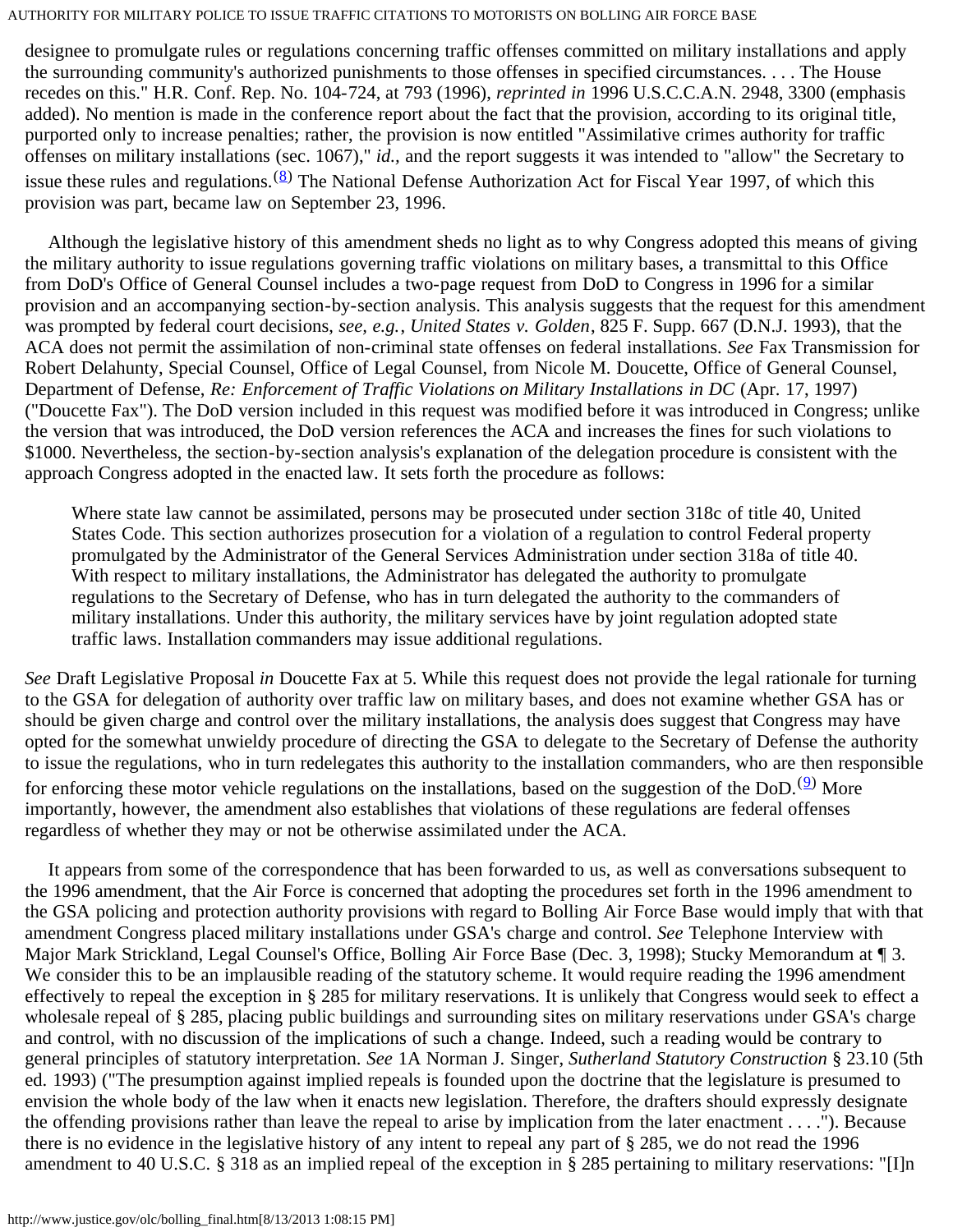the absence of some affirmative showing of an intention to repeal, the only permissible justification for a repeal by implication is when the earlier and later statutes are irreconcilable or if the later act covers the whole subject of the earlier one and is clearly intended as a substitute." *Id.* § 23.09. Section 318 of title 40, as amended in 1996, and § 285, although intuitively inconsistent, are reconcilable, obviating any need to find an implied repeal of § 285. The 1996 amendment to § 318 may be read, consistent with § 285, as a limited grant of authority to GSA over military installations for the narrow purpose of regulating traffic on the installations. The 1996 amendment gives GSA no additional authority over military property. It may be, however, that because the existing delegation is based on the previous statutory scheme, a new delegation based on the 1996 amendment to § 318 is required.  $\frac{(10)}{2}$  $\frac{(10)}{2}$  $\frac{(10)}{2}$ 

### **III**

 In the 1996 amendment to 40 U.S.C. §§ 318-318d, Congress gave the Secretary of Defense the power to issue regulations to enforce local traffic law on bases and enforce such violations as federal offenses. The 1996 amendment mandates, however, that in order to issue and enforce these regulations, the Secretary of Defense must initially obtain an appropriate delegation of authority from the GSA. GSA is authorized by its governing statutes to issue regulations for federal property under its charge and control; appoint special police officers to enforce those regulations; and impose certain statutorily limited penalties for violations of these regulations which are rendered federal offenses. Although the legislative history of the 1996 amendment offers little insight into the underlying congressional intent, consistent with general principles of statutory interpretation and the statutory scheme, we conclude that in amending § 318c in 1996, Congress did not intend to change the statutory definition of property under GSA charge and control. Rather, Congress granted GSA authority over military installations for the sole purpose of regulating traffic on the base and directed it to delegate this authority to the Secretary of Defense. The traffic violations may then be prosecuted pursuant to the DoD's regulations. Adopting such a procedure does not place military installations such as Bolling Air Force Base under GSA's authority except for the narrow purpose contemplated by the statute of issuing motor vehicle regulations. In order to ensure that the current delegation is proper, we recommend that the Secretary of Defense obtain a new delegation from GSA reflecting 40 U.S.C. § 318c, as amended, and issue an updated directive.

> WILLIAM MICHAEL TREANOR Deputy Assistant Attorney General Office of Legal Counsel

<span id="page-5-0"></span> 1. The Air Force initially sought review of this matter by the U.S. Attorney's Office. *See* Letter for Rhonda C. Fields, Chief, Economic Crimes Section, Criminal Division, U.S. Attorney's Office, from Robert S. Schwartz, Colonel, USAF, Staff Judge Advocate (Sept. 9, 1996). The U.S. Attorney's Office determined that the legal questions presented should be forwarded to the Office of Legal Counsel for review and decision. *See* Letter for Robert S. Schwartz, Colonel, USAF, Staff Judge Advocate, from Rhonda C. Fields, Chief, Economic Crimes Section, Criminal Division, U.S. Attorney's Office (Sept. 17, 1996) ("Fields Letter"). On behalf of your office, you have also asked us to respond to this request.

<span id="page-5-1"></span> 2. 40 U.S.C. § 318c(a) provides that "whoever violates any rule or regulation promulgated pursuant to section 318a . . . shall be fined not more than \$50 or imprisoned not more than thirty days, or both." 40 U.S.C. § 318a authorizes the GSA to "to make all needful rules and regulations for the government of the property under [its] charge and control, and to annex to such rules and regulations such reasonable penalties, within the limits prescribed in section 318c of this title, as will ensure their enforcement . . . ."

<span id="page-5-2"></span> 3. The powers held by sheriffs and constables under the common law include "the power to prevent and detect crime, to arrest criminals, and to protect life and property." *Holland v. Commonwealth*, 502 S.E.2d 145, 148 (Va. Ct. App. 1998). One state court has concluded that

[T]he common law power of the sheriff to make arrests without warrant for felonies and for breaches of the peace committed in his presence . . . [is] so widely known and so universally recognized that it is hardly necessary to cite authority for the proposition . . . [Thus], [u]nless the sheriff's common law power to make warrantless arrests for breaches of the peace committed in his presence has been abrogated, it is clear that a sheriff (and his deputies) may make arrests for motor vehicle violations which amount to breaches of the peace committed in [his] presence.

*Commonwealth v. Leet*, 641 A.2d 299, 303 (Pa. 1994) (citation omitted); *see also Prosser v. Parsons*, 141 S.E.2d 342, 345 (S.C. 1965) (common law power of sheriff and constable to arrest without warrant felons or persons reasonably suspected of having committed a felony and those who had committed a misdemeanor in his presence which amounted to a breach of the peace "is not applicable to any violation of the criminal laws of this State committed within the view of such an officer.") (citing 5 Am. Jur. (2d) Arrest, Sec. 24, *et seq.*); *Comonwealth v. Taylor*, 677 A.2d 846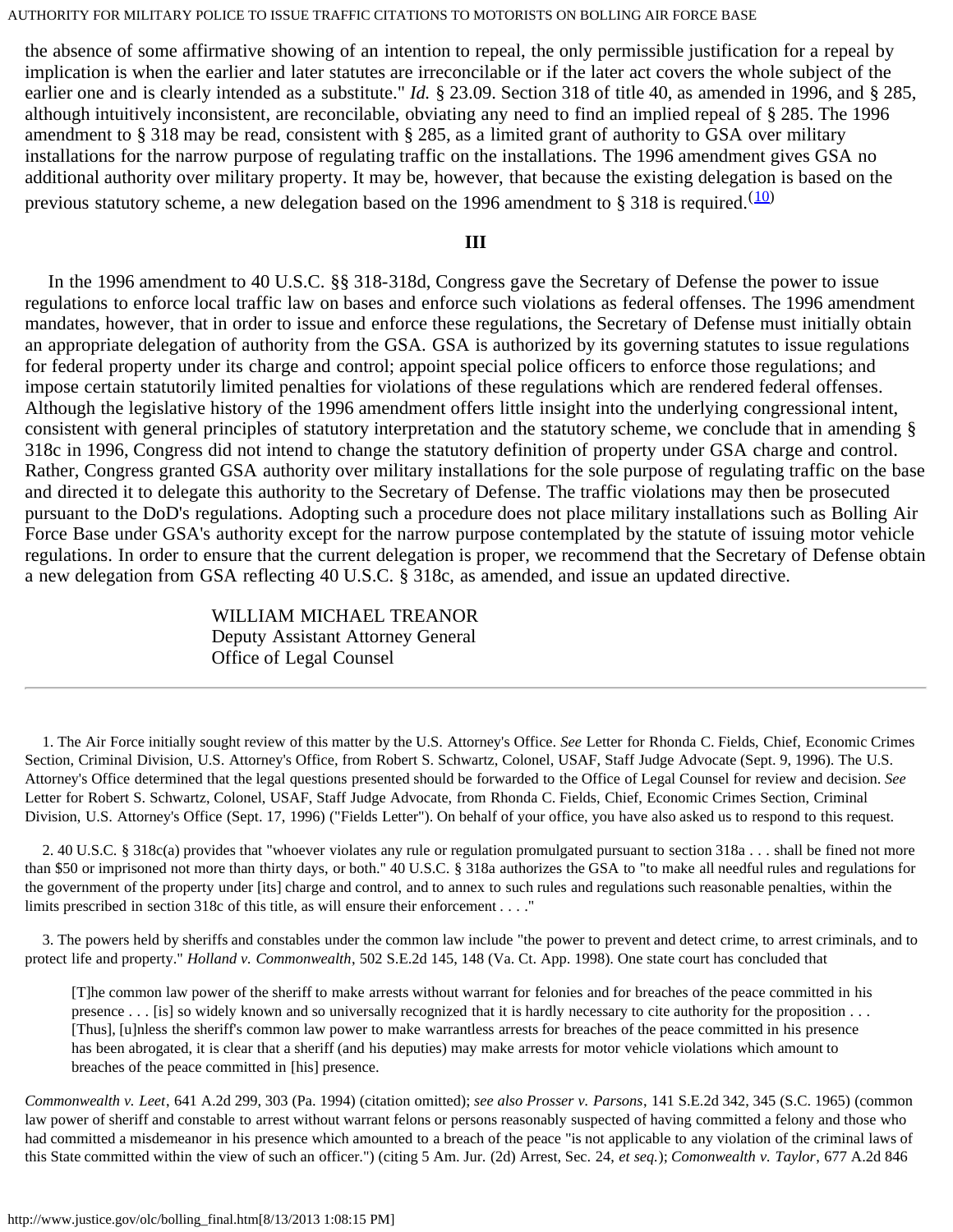(Pa. Super. Ct. 1996) (constables possess power to make warrantless arrests for felony, violations of drug laws).

<span id="page-6-0"></span> 4.Although there is no definition in title 40 for "military reservation," "reservation" is defined in title 16 (which concerns conservation), for purposes of title 16, chapter 12, as follows:

"[R]eservations" means national forests, tribal lands embraced within Indian reservations, military reservations, and other lands and interests in lands owned by the United States, and withdrawn, reserved, or withheld from private appropriation and disposal under the public land laws; also lands and interests in lands acquired and held for any public purposes; but shall not include national monuments or national parks.

16 U.S.C. § 796(2) (1988); *see also Black's Law Dictionary* 1307 (6th ed. 1990) ("A reservation is a tract of land, more or less considerable in extent, which is by public authority withdrawn from sale or settlement, and appropriated to specific public uses; such as parks, military posts, Indian lands, etc.").

<span id="page-6-1"></span> 5. This provision is based on a similar provision in the Sundry Civil Appropriation Act of July 1, 1898, placing the control of these buildings in the Department of Treasury. As the debate on this provision indicates, the first version of this provision had neither the exceptions for "the District of Columbia" nor "military reservations." *See* 31 Cong. Rec. 3506 (1898). An amendment was proffered exempting the District of Columbia. *Id*. Upon the reading of the bill, Senator Hawley pointed out the problem that the "provision puts the entire control of [a post office on a military reservation] in the hands of the Treasury Department. The supreme control of it has to be in the commanding officer really-the final control." *Id.*

The following brief colloquy ensued:

[Sen.] Allison: The Senator will see that the provision as it came from the House placed all public buildings under the control of the Secretary of the Treasury.

We have inserted the words "outside the District of Columbia." How would it do to say "outside of the District of Columbia and military reservations?"

[Sen.] Hawley: I think there would be less likely to be any controversy in that case.

*Id.* The amendment was then adopted. *See* 31 Cong. Rec. 5604 (1898) (Statement of Conference Report).

<span id="page-6-2"></span> 6. Section 103 of the FPASA transfers all functions of the FWA to the GSA. Section 205(d) of the FPASA, now codified at 40 U.S.C. § 486(d), authorizes the new agency's Administrator to delegate and redelegate "any authority transferred to or vested in him by [FPASA]" to any official in the GSA or the head of any other Federal agency. Section 205(e) of FPASA, now § 486(e), grants the GSA Administrator similar authority to delegate functions to heads of other Federal agencies. It appears to us that § 486(e) is the more appropriate source of authority for the delegation at issue here.

<span id="page-6-3"></span> 7. The Air Force JAG's Office and the U.S. Attorney's Office were concerned that the reference to "state vehicular and pedestrian traffic laws" in the DoD Directive would not include assimilation of laws in the District. *See* Memorandum for HQ USAF/JG, Attn: Colonel Stucky, from 11WG/JA, Robert S. Schwartz, Colonel, USAF, Staff Judge Advocate, *Re: Applicability of 40 U.S.C. § 318 to the District of Columbia* at ¶ 4 (Sept. 26, 1996). This concern is presumably mooted by the language of 40 U.S.C. § 318c(b)(1) which refers expressly to "district" laws as well as state and other local laws.

<span id="page-6-4"></span> 8.Although the 1996 amendment does not directly provide for an increase in penalties, it does permit both criminal or civil prosecution of the offense based on the law of the surrounding jurisdiction, thus potentially broadening the scope and severity of available penalties. *See* 40 U.S.C. § 318c(b)(1) (violations "shall be fined an amount not to exceed the amount of the maximum fine for a like or similar offense under the criminal or civil law of the State, territory, possession, or district where the military installation" is located).

<span id="page-6-5"></span> 9. Perhaps Congress, in view of the history of delegations by GSA, selected the procedure that most closely matched the practice, even if that procedure was unwieldy.

<span id="page-6-6"></span> 10. Air Force personnel have also expressed concerns that any such traffic enforcement actions taken by the military police against civilians may violate the Posse Comitatus Act (PCA). We do not believe that these concerns are warranted.

The PCA provides as follows:

Whoever, except in cases and under circumstances expressly authorized by the Constitution or Act of Congress, willfully uses any part of the Army or the Air Force as a posse comitatus or otherwise to execute the laws shall be fined under this title or imprisoned not more than two years, or both.

18 U.S.C. § 1385 (1994). The weight of authority indicates that the detention and arrest of civilians by military police for on-base violations of civil law is not prohibited by the PCA. *See United States v. Banks*, 539 F.2d 14, 16 (9th Cir. 1976) (affirming authority of military police to detain